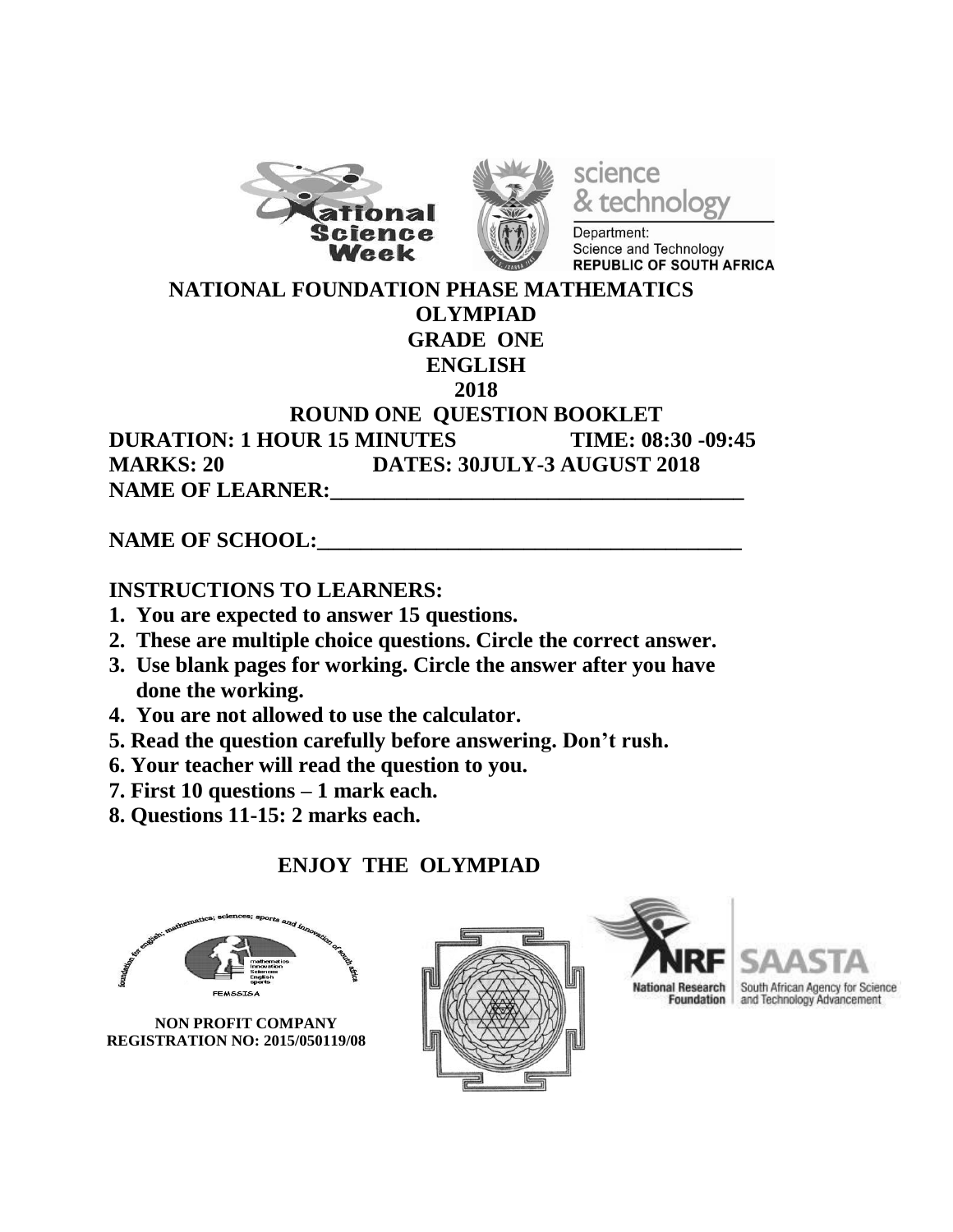**1. Count the number of triangles in this arrangement.**



- **(A) 12 (B) 10 (C) 8 2. Which number is 7 less than 20 ? 12; 13; 14**
	- **(A) 12 (B) 13 (C) 14**
- **3. Which number is out of order ? 8; 10; 14; 12**
	- **(A) 12 (B) 10 (C) 8**
- **4.** Give the value of  $\Box$  in this addition problem.



- **(A) 5 (B) 6 (C) 7 5. Give the next number in this pattern (adding 3) 12;15; 18; 21 ; 24 ;……**
	- **(A) 26 (B) 27 (C) 28**
- **6. Find the value of**   $35 + 9 = 40 +$ **(A) 2 (B) 3 (C) 4**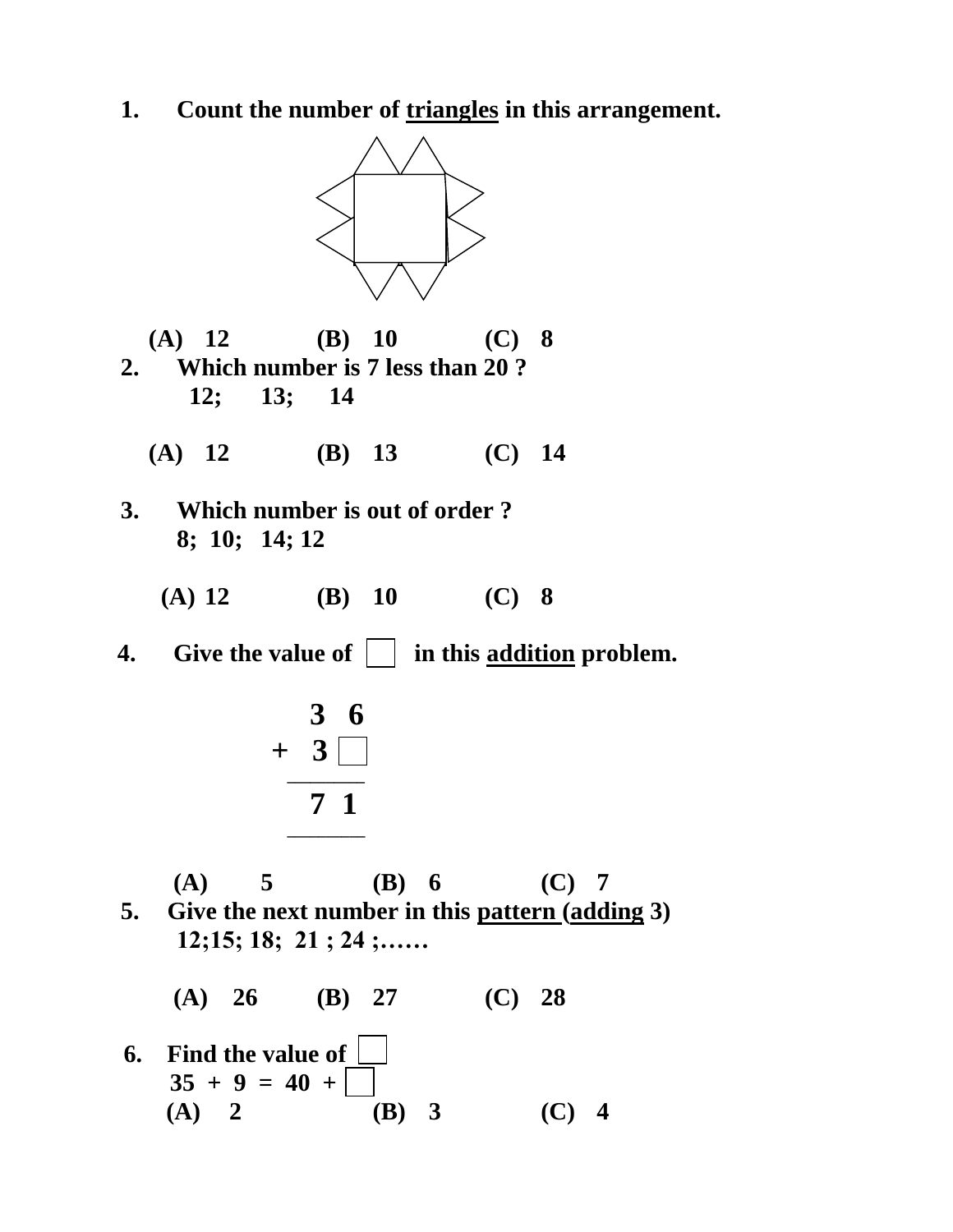### **7. Look at this pretty square**

| 36 | 34 | 32             | 30 |
|----|----|----------------|----|
| 28 | 26 | 24             | 22 |
| 20 | 18 | 16             | 14 |
| 12 | 10 | 8 <sup>0</sup> | 6  |
|    |    |                |    |

 **A coin was placed at 8 .**

 **It was moved two(2) places to the left; three(3)places up; one(1) place to the right and 2 places down. On which numbered square is the coin now on? (A) 18 (B) 24 (C) 26**

**8. How many blocks are there in this stack ?**





**10. You are given 4 plastic digits 6;3;2; 8 What is the largest 3 digit number that can be made? (A) 836 (B) 862 (C) 863 11. Liza gave ½ the number of apples to her friends. She then gave 12 apples of what was left to another group of friends. She still had 10 apples left.**

**How many apples did Liza start off with ?** 

 **(A) 40 (B) 44 (C) 48**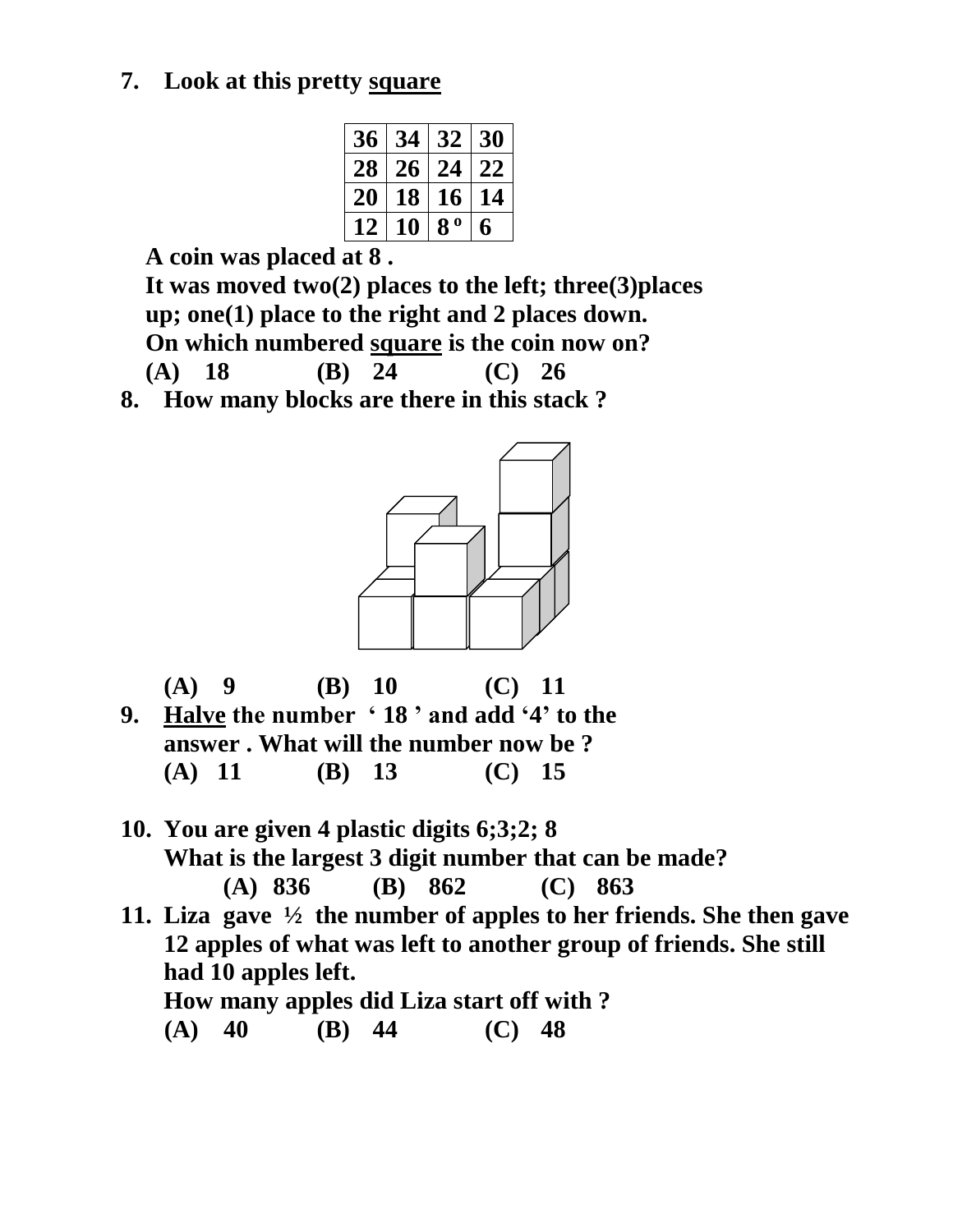**12. Jerrico had to take 15ml of medicine per day. He has a 100ml bottle of medicine. How many days can Jerrico take this medicine?** 

 **(A) 6 (B) 8 (C) 9**

**13. Fred saw the time on the clock. What will the time be 10 hours from now?** 



- **(A) 11 o' clock (B) 12 o' clock (C) 1 o' clock**
- **14. If 465 + 275 = 740 then what is the answer to 455 + 295 (A) 780 (B) 760 (C) 750**

 **15.** 



 **On the opposite side of each card there is a number. The number on card A is half the number on card B. The number on card B is 6 more than the number on card C When all the numbers are added the answer is 34 . What number is on card A?**

**(A) 10 (B) 16 (C) 36**

```
MARKS: 1-10: 10 x 1 = 10
11-15: 5 \times 2 = 10
```
**TOTAL : 20**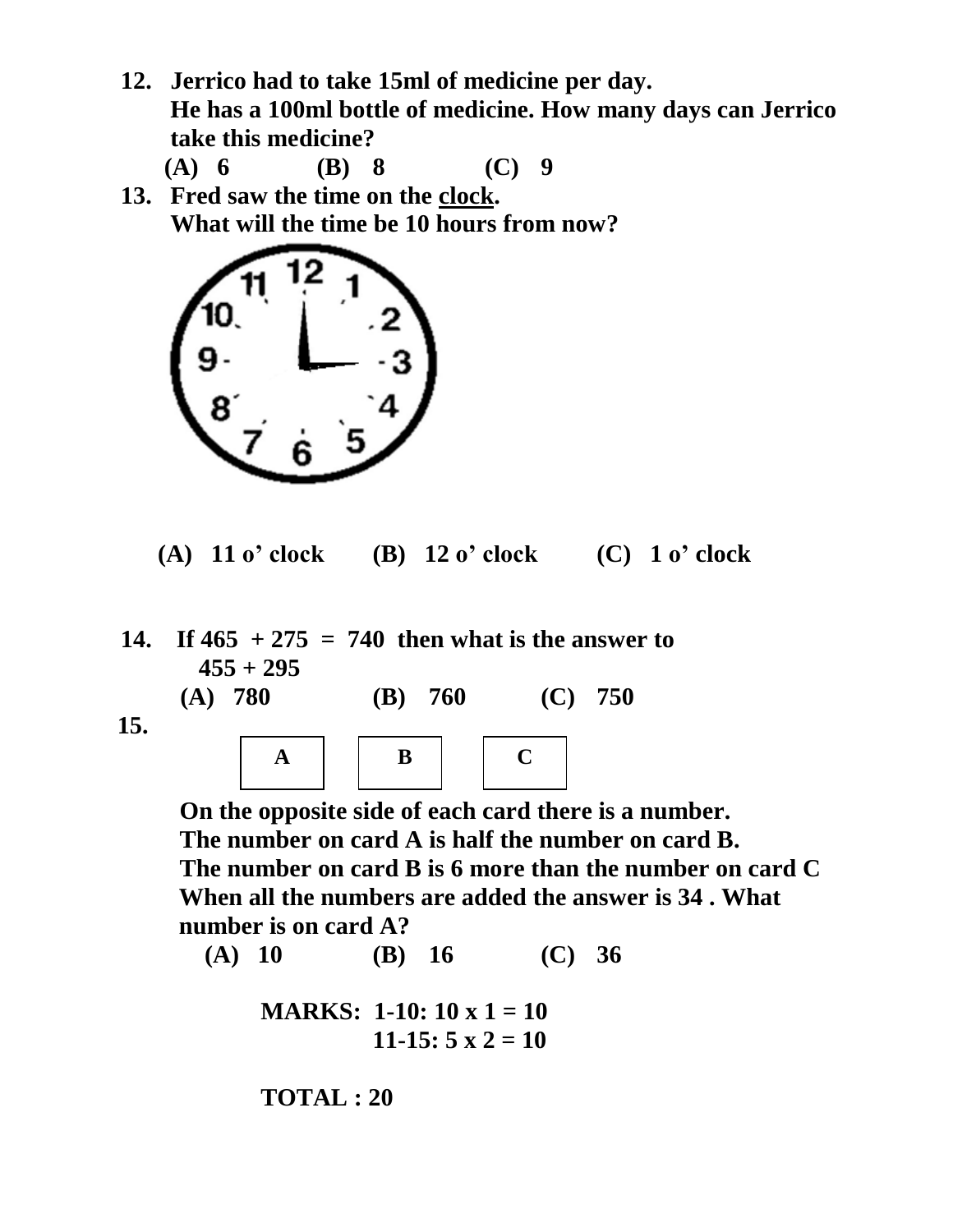



science technology

Department: Science and Technology **REPUBLIC OF SOUTH AFRICA** 

#### **NATIONAL FOUNDATION PHASE MATHEMATICS OLYMPIAD GRADE TWO ENGLISH 2018 ROUND ONE QUESTION BOOKLET DURATION: 1 HOUR 15 MINUTES TIME: 08:30 -09:45 MARKS: 20 DATES: 30JULY-3 AUGUST 2018**

NAME OF LEARNER:

NAME OF SCHOOL:

### **INSTRUCTIONS TO LEARNERS:**

- **1. You are expected to answer 15 questions.**
- **2. These are multiple choice questions. Circle the correct answer.**
- **3. Use blank pages for working. Circle the answer after you have done the working.**
- **4. You are not allowed to use the calculator.**
- **5. Read the question carefully before answering. Don't rush.**
- **6. Your teacher will read the question to you.**
- **7. First 10 questions – 1 mark each.**
- **8. Questions 11-15: 2 marks each.**

### **ENJOY THE OLYMPIAD**



 **NON PROFIT COMPANY REGISTRATION NO: 2015/050119/08**





al Research South African Agency for Science<br>Foundation and Technology Advancement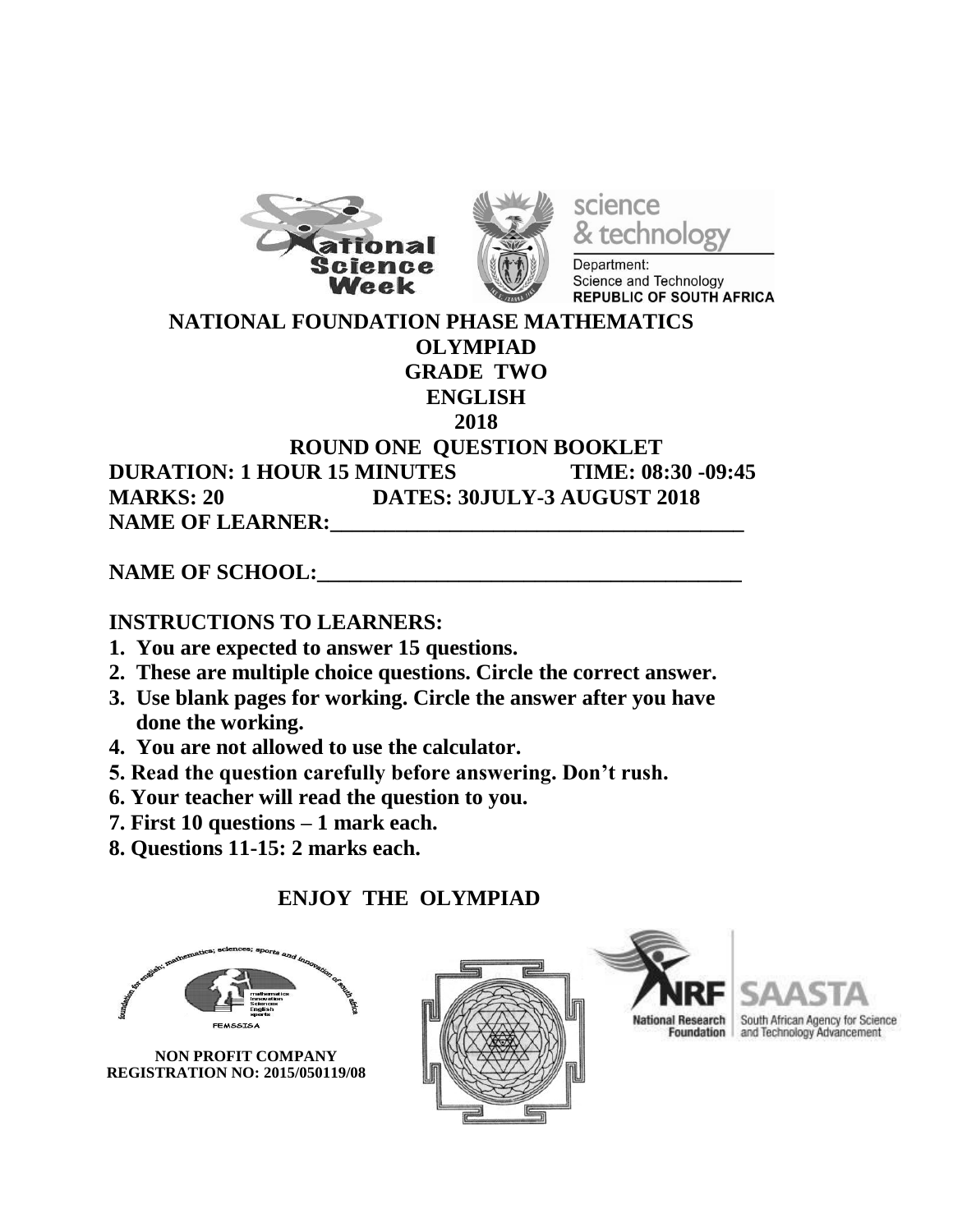

### **1. Count the number of rectangles in this arrangement:**

- **6. After giving 32 health cakes to her friends in Grade 2A and 24 to her friends in Grade 2B she still had 14 left. How many did she start off with?**
	- **(A) 80 (B) 70 (C) 60**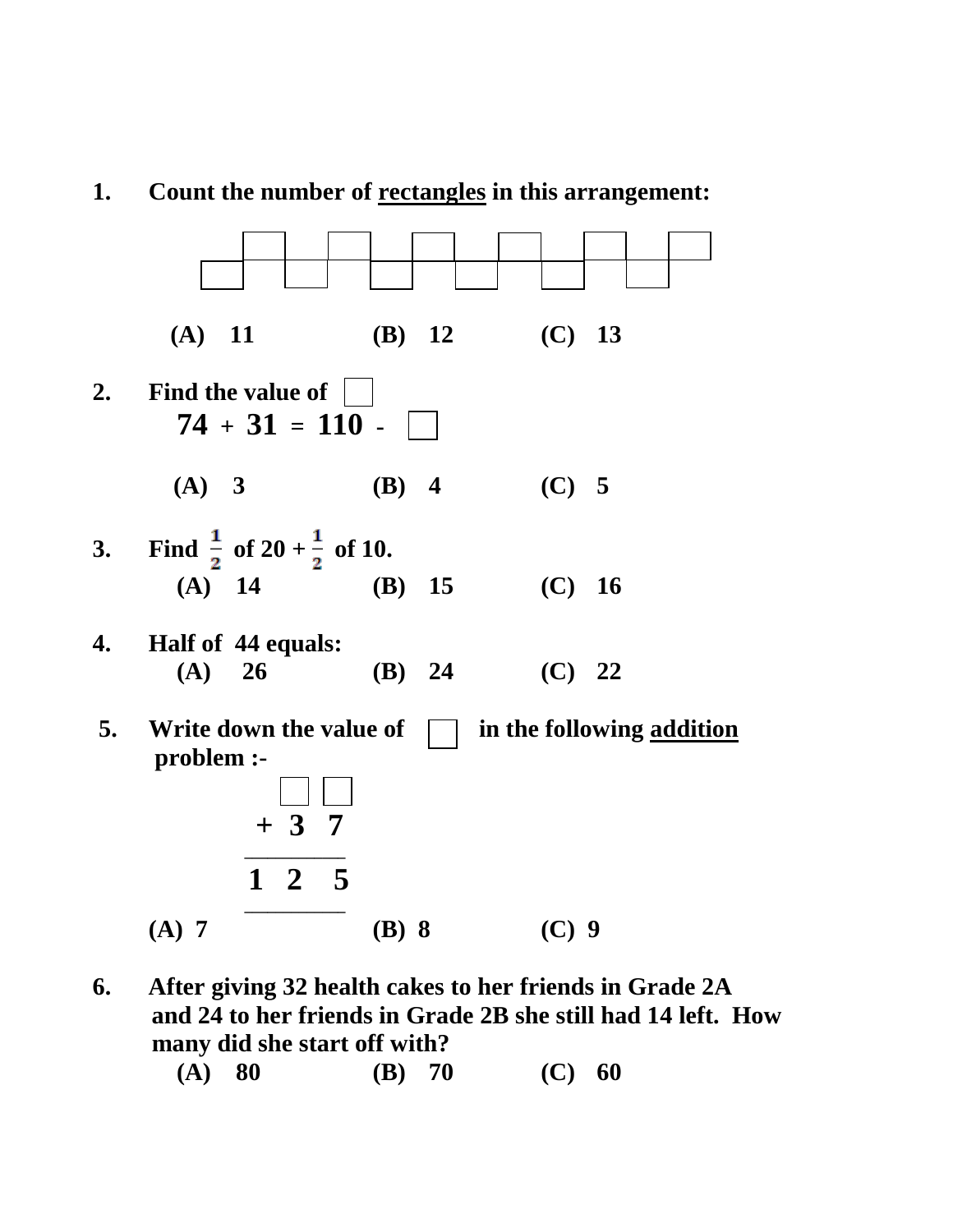**7. Write down the value of**  $\vert \cdot \vert$  **in the subtraction problem:** 



*d* **moves 3 block downwards, 2 blocks to the left; 2 blocks upwards and 4 blocks to the right On which block is** *d* **now on ?**

|  |  | (A) 21 | (B) 23 | (C) 33 |
|--|--|--------|--------|--------|
|--|--|--------|--------|--------|

**9.** 



 **Rambler moves from one lettered circle to the other starting from A to B to C to D and so on. He visited 47 circles. On which lettered circle did Rambler land on?**

 **(A) B (B) C (C) D**

**10. Links and Chains**

**Double the number and subtract 3 each time to move from one block to the other. Which number is in block 1?:-**

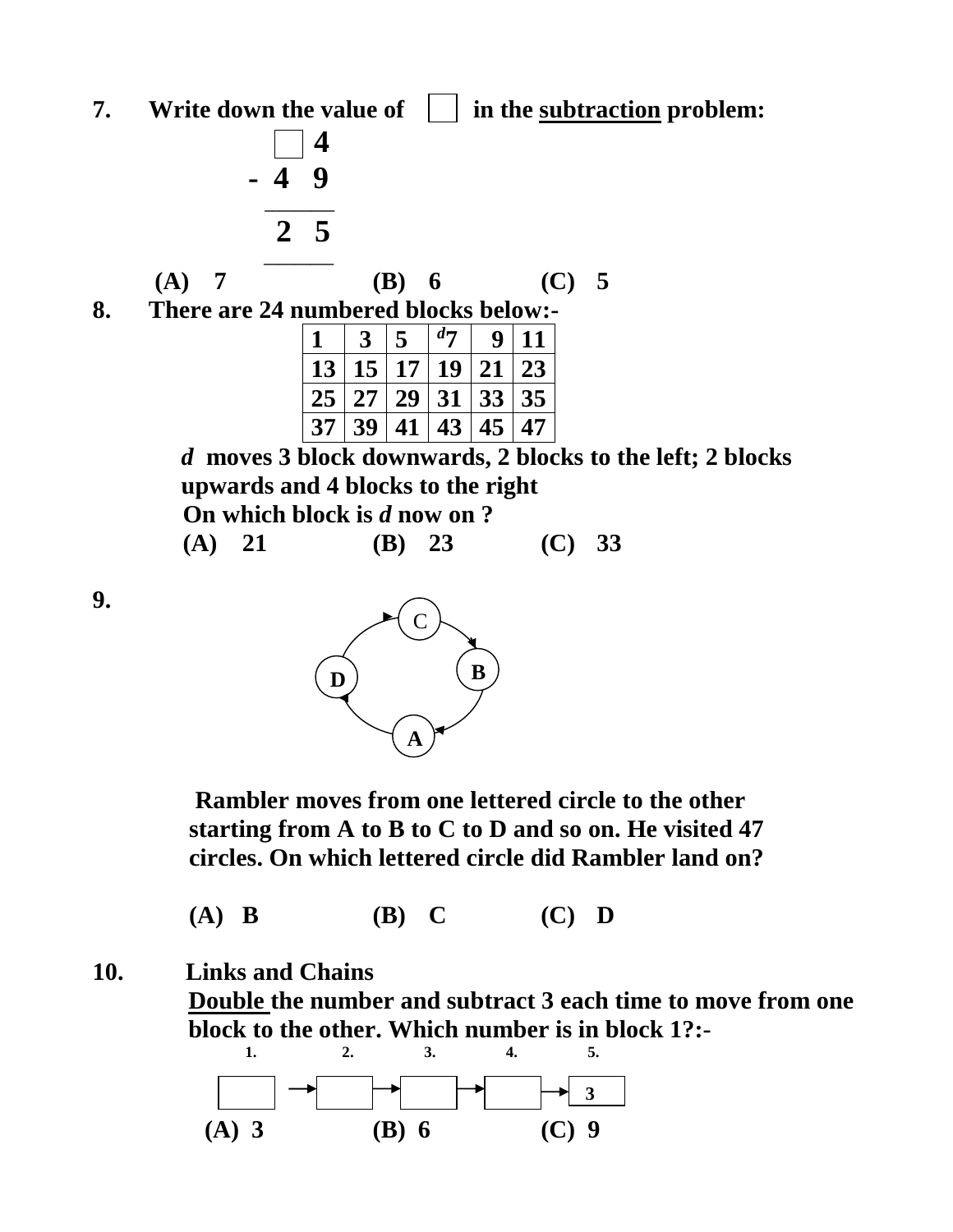**11. Find the mystery number.**



 $11-15: 5 \times 2 = 10$ 

**TOTAL : 20**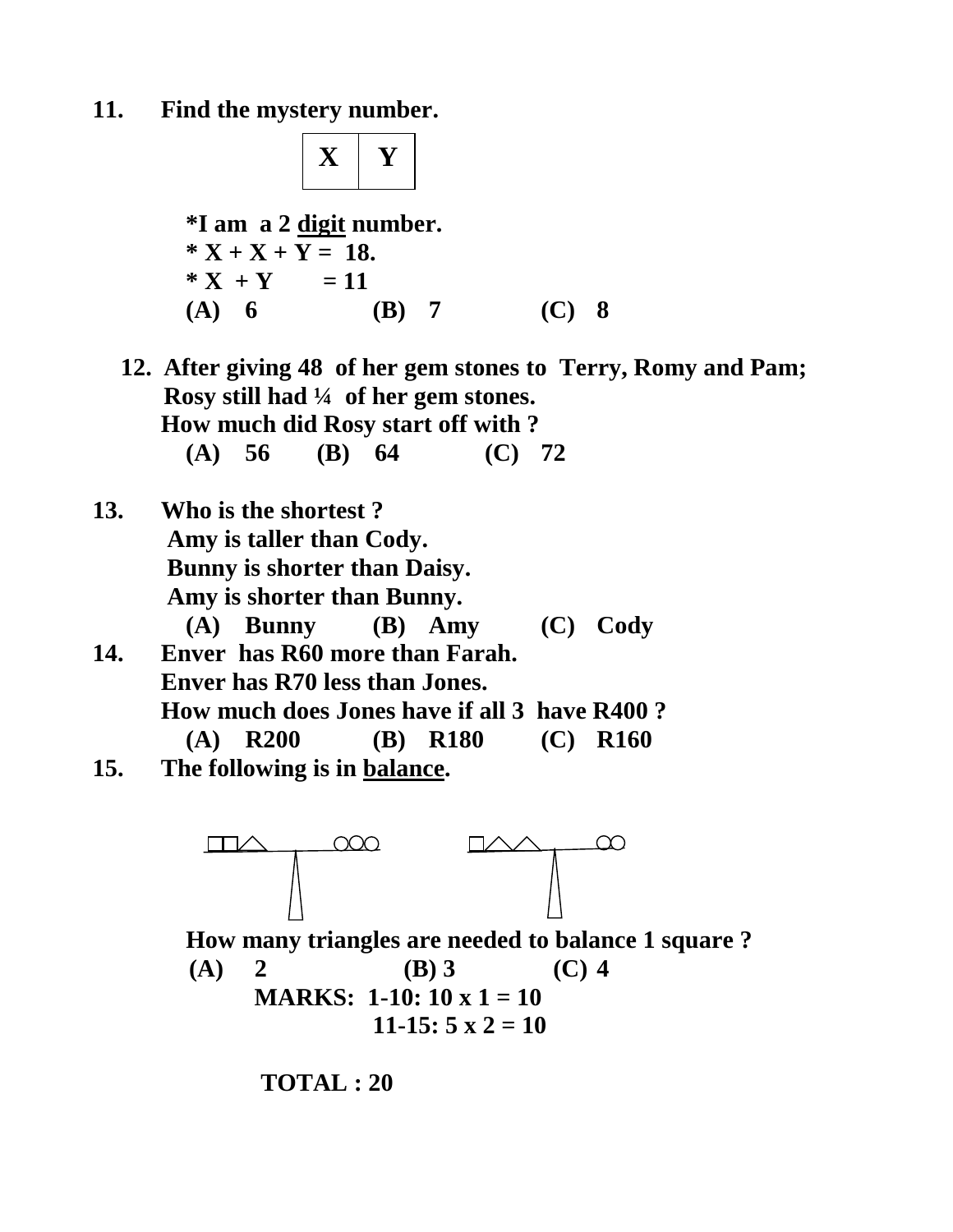



science & technolog

Department: Science and Technology **REPUBLIC OF SOUTH AFRICA** 

#### **NATIONAL FOUNDATION PHASE MATHEMATICS OLYMPIAD GRADE THREE ENGLISH 2018 ROUND ONE : QUESTION BOOKLET DURATION: 1 HOUR 15 MINUTES TIME: 08:30 -09:45 MARKS: 20 DATES: 30JULY-3 AUGUST 2018 NAME OF LEARNER:**

NAME OF SCHOOL:

### **INSTRUCTIONS TO LEARNERS:**

- **1. You are expected to answer 15 questions.**
- **2. These are multiple choice questions. Circle the correct answer.**
- **3. Use blank pages for working. Circle the answer after you have done the working.**
- **4. You are not allowed to use the calculator.**
- **5. Read the question carefully before answering. Don't rush.**
- **6. Your teacher will read the question to you.**
- **7. First 10 questions – 1 mark each.**
- **8. Questions 11-15: 2 marks each.**

## **ENJOY THE OLYMPIAD**



 **NON PROFIT COMPANY REGISTRATION NO: 2015/050119/08**







al Research South African Agency for Science<br>Foundation and Technology Advancement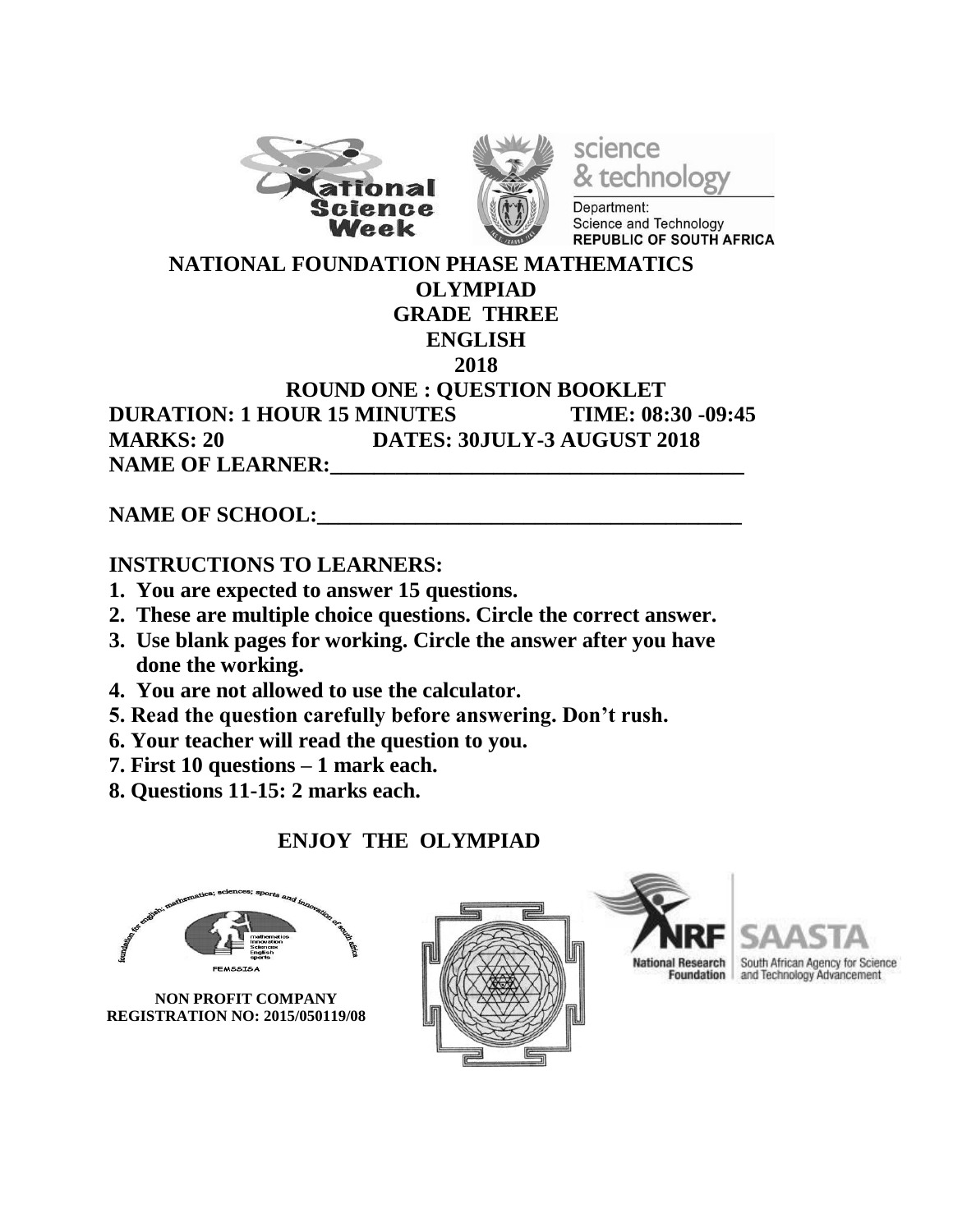

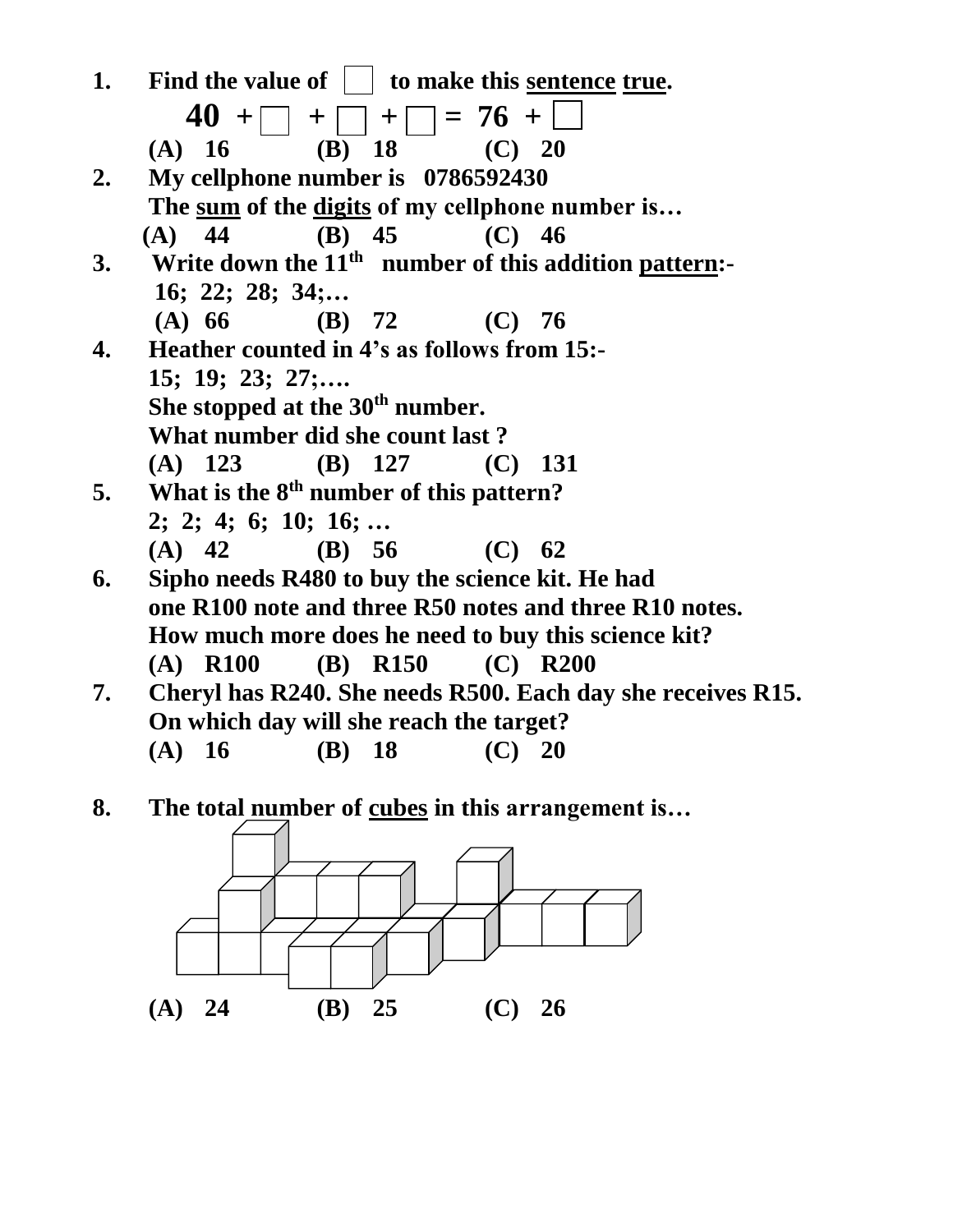- **9. If**  $33 \times \square = 120$  **then what is 99 x (A) 360 (B) 390 (C) 420**
- **10. Terry added three card numbers at a time. How many answers were more than 40?**



**11. How many triangles of all sizes are there in this figure ?**



 **12. Jakes collected R140 more than Lindy. Mandy collected R120 less than Nellie. Nellie collected R100 more than Jakes. The total collected by all was R1000 ? What did Lindy collect? (A) R245 (B) R125 (C) R100**